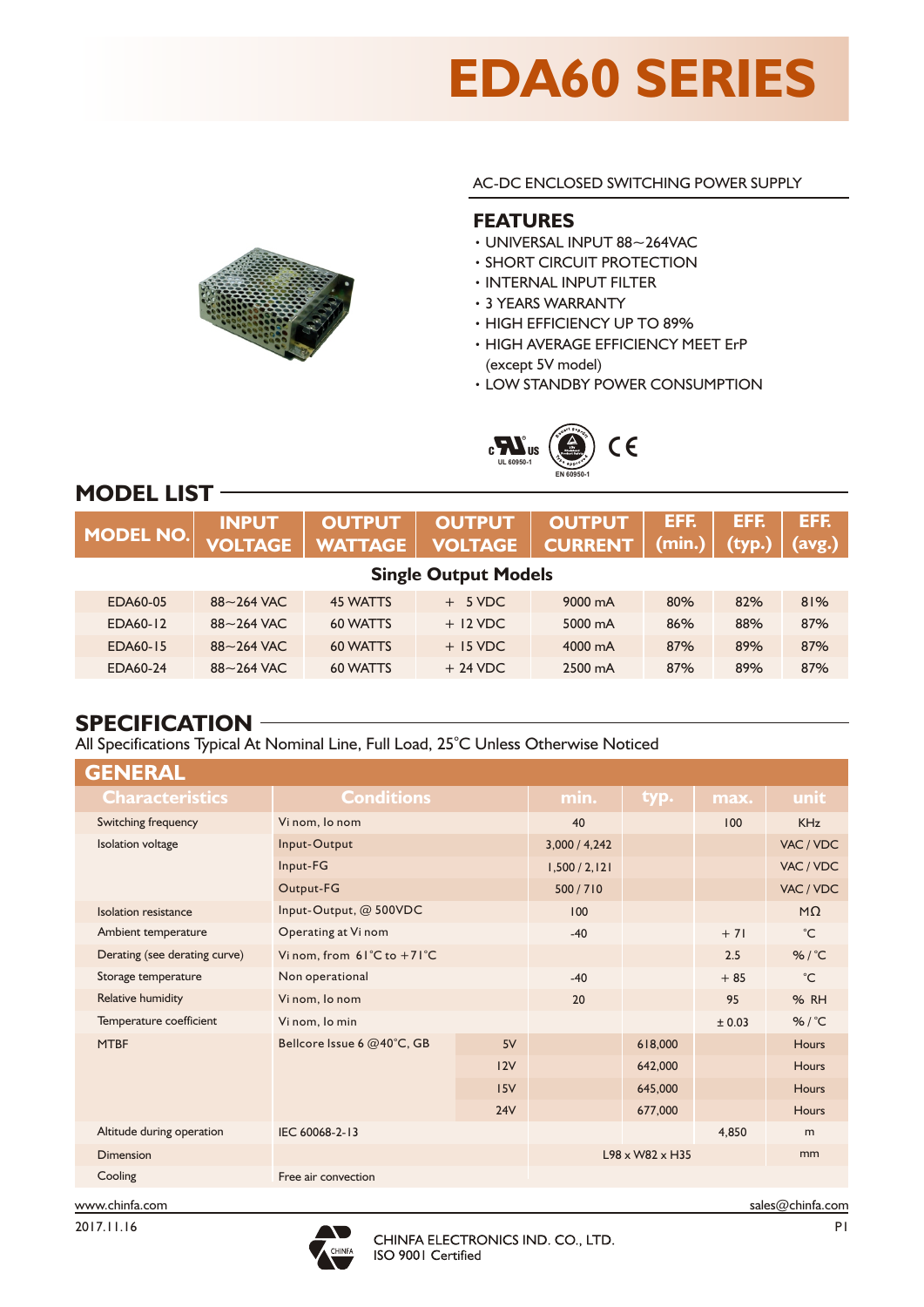# **EDA60 SERIES**

### **SPECIFICATION**

All Specifications Typical At Nominal Line, Full Load, 25°C Unless Otherwise Noticed

| <b>Conditions</b><br>Characteristics<br>typ.<br>min.<br>unit<br>max.<br>Rated input voltage<br>100<br>lo nom<br>240<br><b>VAC</b><br>Absolute input max. range<br>AC in<br>88<br>264<br><b>VAC</b><br>DC in<br>120<br>375<br><b>VDC</b><br>Vi: 115 / 230 VAC, lo nom<br>1,100/600<br>Input current<br>mA<br>Rated input current<br>Vi: 88 VAC, lo nom<br>1,500<br>mA<br>Line frequency<br>Vi nom, lo nom<br>47<br>63<br>Hz<br>Vi: 115 / 230 VAC, lo nom<br>30/60<br>Inrush current<br>A<br>Power dissipation<br>Vi: 230 VAC, lo nom<br>5V<br>$\mathbf{H}$<br>W<br>W<br>12V<br>10<br>15V<br>9<br>W<br>24V<br>8<br>W<br>Input-Output<br>Leakage current<br>0.25<br>mA<br>Input-FG<br>3.5<br>mA<br>Standby power consumption<br>Vi nom, lo=0A<br>5V<br>0.3<br>W<br>12V, 15V, 24V<br>0.5<br>W<br><b>OUTPUT SPECIFICATIONS</b><br><b>Conditions</b><br><b>Characteristics</b><br>min.<br>typ.<br>max.<br>unit |
|----------------------------------------------------------------------------------------------------------------------------------------------------------------------------------------------------------------------------------------------------------------------------------------------------------------------------------------------------------------------------------------------------------------------------------------------------------------------------------------------------------------------------------------------------------------------------------------------------------------------------------------------------------------------------------------------------------------------------------------------------------------------------------------------------------------------------------------------------------------------------------------------------------|
|                                                                                                                                                                                                                                                                                                                                                                                                                                                                                                                                                                                                                                                                                                                                                                                                                                                                                                          |
|                                                                                                                                                                                                                                                                                                                                                                                                                                                                                                                                                                                                                                                                                                                                                                                                                                                                                                          |
|                                                                                                                                                                                                                                                                                                                                                                                                                                                                                                                                                                                                                                                                                                                                                                                                                                                                                                          |
|                                                                                                                                                                                                                                                                                                                                                                                                                                                                                                                                                                                                                                                                                                                                                                                                                                                                                                          |
|                                                                                                                                                                                                                                                                                                                                                                                                                                                                                                                                                                                                                                                                                                                                                                                                                                                                                                          |
|                                                                                                                                                                                                                                                                                                                                                                                                                                                                                                                                                                                                                                                                                                                                                                                                                                                                                                          |
|                                                                                                                                                                                                                                                                                                                                                                                                                                                                                                                                                                                                                                                                                                                                                                                                                                                                                                          |
|                                                                                                                                                                                                                                                                                                                                                                                                                                                                                                                                                                                                                                                                                                                                                                                                                                                                                                          |
|                                                                                                                                                                                                                                                                                                                                                                                                                                                                                                                                                                                                                                                                                                                                                                                                                                                                                                          |
|                                                                                                                                                                                                                                                                                                                                                                                                                                                                                                                                                                                                                                                                                                                                                                                                                                                                                                          |
|                                                                                                                                                                                                                                                                                                                                                                                                                                                                                                                                                                                                                                                                                                                                                                                                                                                                                                          |
|                                                                                                                                                                                                                                                                                                                                                                                                                                                                                                                                                                                                                                                                                                                                                                                                                                                                                                          |
|                                                                                                                                                                                                                                                                                                                                                                                                                                                                                                                                                                                                                                                                                                                                                                                                                                                                                                          |
|                                                                                                                                                                                                                                                                                                                                                                                                                                                                                                                                                                                                                                                                                                                                                                                                                                                                                                          |
|                                                                                                                                                                                                                                                                                                                                                                                                                                                                                                                                                                                                                                                                                                                                                                                                                                                                                                          |
|                                                                                                                                                                                                                                                                                                                                                                                                                                                                                                                                                                                                                                                                                                                                                                                                                                                                                                          |
|                                                                                                                                                                                                                                                                                                                                                                                                                                                                                                                                                                                                                                                                                                                                                                                                                                                                                                          |
|                                                                                                                                                                                                                                                                                                                                                                                                                                                                                                                                                                                                                                                                                                                                                                                                                                                                                                          |
| Output voltage accuracy<br>(Adjusted before shipment)<br>Vi nom, lo max<br>0<br>$+1$<br>%                                                                                                                                                                                                                                                                                                                                                                                                                                                                                                                                                                                                                                                                                                                                                                                                                |
| 0<br>%<br>Minimum load<br>Vi nom                                                                                                                                                                                                                                                                                                                                                                                                                                                                                                                                                                                                                                                                                                                                                                                                                                                                         |
| Line regulation<br>lo nom, Vi min  Vi max<br>%<br>± 0.5                                                                                                                                                                                                                                                                                                                                                                                                                                                                                                                                                                                                                                                                                                                                                                                                                                                  |
| Load regulation<br>Vi nom, lo min  lo nom<br>%<br>$±$                                                                                                                                                                                                                                                                                                                                                                                                                                                                                                                                                                                                                                                                                                                                                                                                                                                    |
| Voltage trim range<br>5V<br><b>VDC</b><br>4.5<br>5.5<br>Vi nom, 0.8 lo nom                                                                                                                                                                                                                                                                                                                                                                                                                                                                                                                                                                                                                                                                                                                                                                                                                               |
| 12V<br>10.8<br>13.2<br><b>VDC</b>                                                                                                                                                                                                                                                                                                                                                                                                                                                                                                                                                                                                                                                                                                                                                                                                                                                                        |
| 15V<br>13.5<br>16.5<br><b>VDC</b>                                                                                                                                                                                                                                                                                                                                                                                                                                                                                                                                                                                                                                                                                                                                                                                                                                                                        |
| <b>VDC</b><br>24V<br>21.6<br>27.6                                                                                                                                                                                                                                                                                                                                                                                                                                                                                                                                                                                                                                                                                                                                                                                                                                                                        |
| Rated continuous loading<br>5V<br>9 A @ 5Vdc / 8.1 A @ 5.5 Vdc<br>Vi nom                                                                                                                                                                                                                                                                                                                                                                                                                                                                                                                                                                                                                                                                                                                                                                                                                                 |
| 5 A @ 12Vdc / 4.5 A @ 13.2 Vdc<br>12V                                                                                                                                                                                                                                                                                                                                                                                                                                                                                                                                                                                                                                                                                                                                                                                                                                                                    |
| 4 A @ 15Vdc / 3.6 A @ 16.5 Vdc<br>15V                                                                                                                                                                                                                                                                                                                                                                                                                                                                                                                                                                                                                                                                                                                                                                                                                                                                    |
| 24V<br>2.5 A @ 24Vdc / 2.15 A @ 27.6 Vdc                                                                                                                                                                                                                                                                                                                                                                                                                                                                                                                                                                                                                                                                                                                                                                                                                                                                 |
| Hold up time<br>Vi: 115 / 230 VAC, lo nom<br>10/80<br>ms                                                                                                                                                                                                                                                                                                                                                                                                                                                                                                                                                                                                                                                                                                                                                                                                                                                 |
| Vi nom, lo nom -> 5V, 12V & 15V models<br>Turn on time<br>1,500<br>ms                                                                                                                                                                                                                                                                                                                                                                                                                                                                                                                                                                                                                                                                                                                                                                                                                                    |
| 24V model<br>2,000<br>ms                                                                                                                                                                                                                                                                                                                                                                                                                                                                                                                                                                                                                                                                                                                                                                                                                                                                                 |
| Vi nom, Io nom $\rightarrow$ 5V, 12V & 15V models : with 7000 $\mu$ F CAP<br>2,000<br>ms                                                                                                                                                                                                                                                                                                                                                                                                                                                                                                                                                                                                                                                                                                                                                                                                                 |
| 24V model: with $3500 \mu$ F CAP<br>2,500<br>ms                                                                                                                                                                                                                                                                                                                                                                                                                                                                                                                                                                                                                                                                                                                                                                                                                                                          |
| Vi nom, lo nom<br>150<br><b>Rise time</b><br>ms                                                                                                                                                                                                                                                                                                                                                                                                                                                                                                                                                                                                                                                                                                                                                                                                                                                          |
| Vi nom, Io nom $\rightarrow$ 5V, 12V & 15V models : with 7000 $\mu$ F CAP                                                                                                                                                                                                                                                                                                                                                                                                                                                                                                                                                                                                                                                                                                                                                                                                                                |
| 500<br>ms<br>24V model: with $3500 \mu$ F CAP                                                                                                                                                                                                                                                                                                                                                                                                                                                                                                                                                                                                                                                                                                                                                                                                                                                            |
| Vi nom, lo nom<br>Fall time<br>150<br>ms                                                                                                                                                                                                                                                                                                                                                                                                                                                                                                                                                                                                                                                                                                                                                                                                                                                                 |
| Transient recovery time<br>Vi nom, $1 - 0.5$ lo nom<br>$\overline{2}$<br>ms                                                                                                                                                                                                                                                                                                                                                                                                                                                                                                                                                                                                                                                                                                                                                                                                                              |
| Ripple & noise<br>Vi nom, Io nom, $BW = 20MHz$<br>100<br>mV                                                                                                                                                                                                                                                                                                                                                                                                                                                                                                                                                                                                                                                                                                                                                                                                                                              |
| Power back immunity<br>Vi nom, lo nom<br>$5\textrm{V}$<br>7.5<br><b>VDC</b>                                                                                                                                                                                                                                                                                                                                                                                                                                                                                                                                                                                                                                                                                                                                                                                                                              |
| I second<br> 8<br><b>VDC</b><br>12V                                                                                                                                                                                                                                                                                                                                                                                                                                                                                                                                                                                                                                                                                                                                                                                                                                                                      |
| 15V<br>22<br><b>VDC</b>                                                                                                                                                                                                                                                                                                                                                                                                                                                                                                                                                                                                                                                                                                                                                                                                                                                                                  |
| 35<br><b>24V</b><br><b>VDC</b>                                                                                                                                                                                                                                                                                                                                                                                                                                                                                                                                                                                                                                                                                                                                                                                                                                                                           |
| Capacitor load<br>5V, 12V & 15V<br>$\mu$ F<br>Vi nom, lo nom<br>7,000                                                                                                                                                                                                                                                                                                                                                                                                                                                                                                                                                                                                                                                                                                                                                                                                                                    |
| 3,500<br>$\mu$ F<br>24V                                                                                                                                                                                                                                                                                                                                                                                                                                                                                                                                                                                                                                                                                                                                                                                                                                                                                  |

| <b>CONTROL AND PROTECTION</b>                   |                                        |     |                               |     |   |
|-------------------------------------------------|----------------------------------------|-----|-------------------------------|-----|---|
| <b>Characteristics</b>                          | <b>Conditions</b>                      |     | $min.$   typ.   $max.$   unit |     |   |
| Input fuse                                      |                                        |     | T2A / 250VAC internal         |     |   |
| Internal surge voltage protection IEC 61000-4-5 |                                        |     | Varistor                      |     |   |
| Rated over load protection                      | Vi nom (see typ current limited curve) | 110 |                               | 150 | % |

2017.11.16



www.chinfa.com sales@chinfa.com sales@chinfa.com

Up to 89%, See model list and typ efficiency curve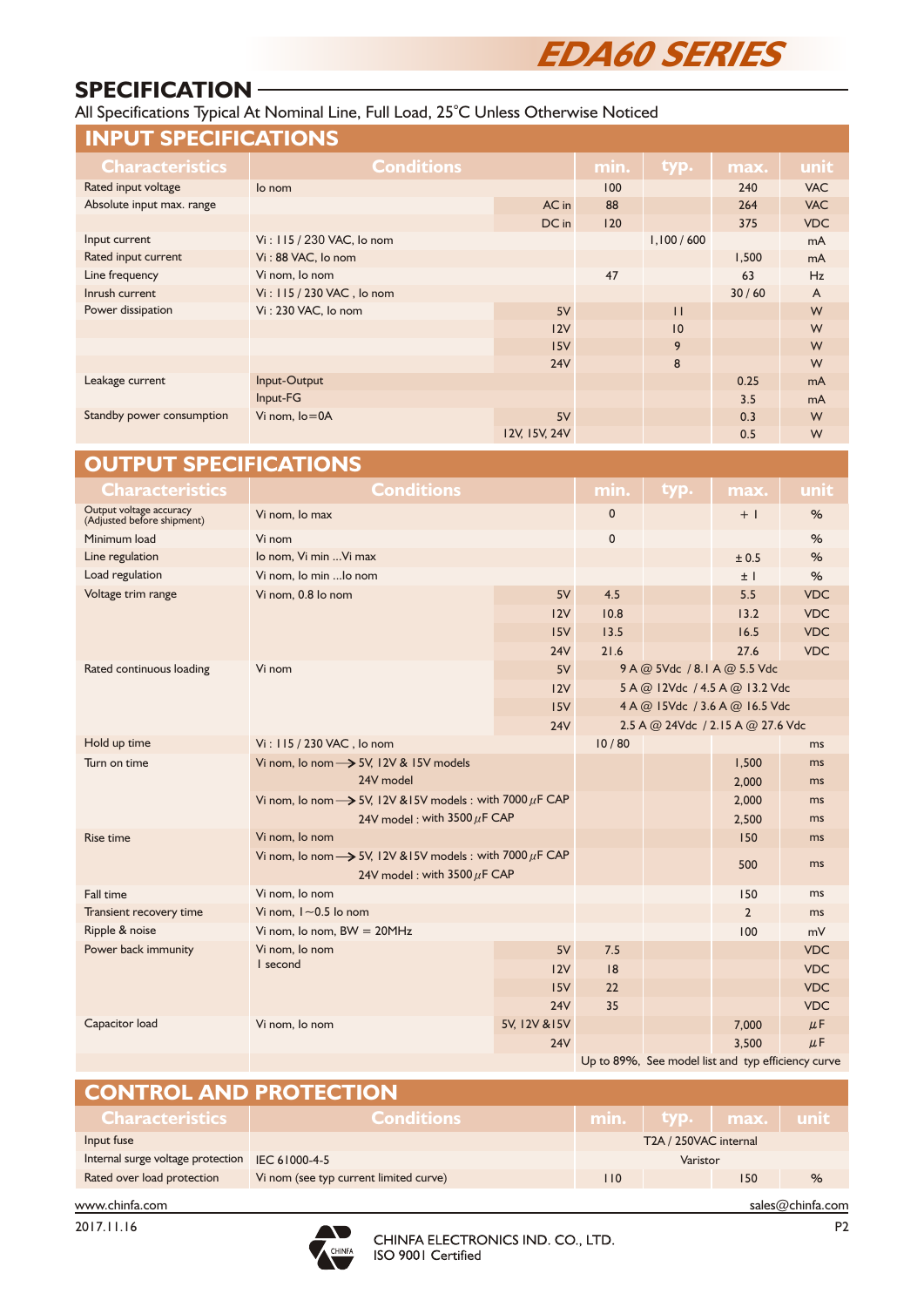

# **SPECIFICATION**

All Specifications Typical At Nominal Line, Full Load, 25°C Unless Otherwise Noticed

| <b>CONTROL AND PROTECTION</b>                                 |                   |     |       |      |             |            |  |
|---------------------------------------------------------------|-------------------|-----|-------|------|-------------|------------|--|
| <b>Characteristics</b>                                        | <b>Conditions</b> |     | min.  | typ. | max.        | unit       |  |
| Vi nom, 0.8 lo nom (Auto Recovery)<br>Over voltage protection |                   | 5V  | 5.75  |      | 6.75        | <b>VDC</b> |  |
|                                                               |                   | 12V | 13.8  |      | 16.2        | <b>VDC</b> |  |
|                                                               |                   | 15V | 17.25 |      | 20.25       | <b>VDC</b> |  |
|                                                               |                   | 24V | 28.8  |      | 32.4        | <b>VDC</b> |  |
| Output short circuit                                          |                   |     |       |      | Hiccup mode |            |  |

| <b>APPROVALS AND STANDARDS</b> |                                                                                    |
|--------------------------------|------------------------------------------------------------------------------------|
| UL/cUL                         | UL 60950-1 Recognized                                                              |
| <b>TUV</b>                     | EN 60950-1                                                                         |
| <b>CE</b>                      | EN 61000-6-3, EN 55032 Class B, EN 61000-3-2, EN 61000-3-3, EN 61000-6-2, EN 55024 |
|                                | EN 61000-4-2, EN 61000-4-3, EN 61000-4-4, EN 61000-4-5, EN 61000-4-6, EN 61000-4-8 |
|                                | EN 61000-4-11, ENV 50204, EN 61204-3                                               |
| Vibration resistance           | meet IEC 60068-2-6 (10-500 Hz, 2G, along X, Y, Z each Axis, 60 min for each Axis)  |
| Shock resistance               | meet IEC 60068-2-27 (15G, 11ms, 3 Axis, 6 Faces, 3 times for each Face)            |

# **PHYSICAL CHARACTERISTICS**

| Case size     | $98 \times 82 \times 35$ mm (3.86 x 3.23 x 1.38 inches) |
|---------------|---------------------------------------------------------|
| Case material | Metal                                                   |
| Weight        | 310g                                                    |
| Packing       | 0.34kg; 45 pcs / 16kg / 1.01 CUFT                       |

# **MECHANISM & PIN CONFIGURATION**

mm [inch]





**INSTALLATION**

Ventilation / Cooling Normal convection Connector size range<br>AWG22-14 (0.2~2mm<sup>2</sup>) flexible / solid cable, connector can withstand torque at maximum 12 pound-inches.

| <b>GENERAL TOLERANCE</b>   |             |  |  |  |
|----------------------------|-------------|--|--|--|
| $0.00[0.00] - 30.00[1.18]$ | ±0.30[0.01] |  |  |  |
| 30.00[1.18] - 120.00[4.72] | ±0.50[0.02] |  |  |  |